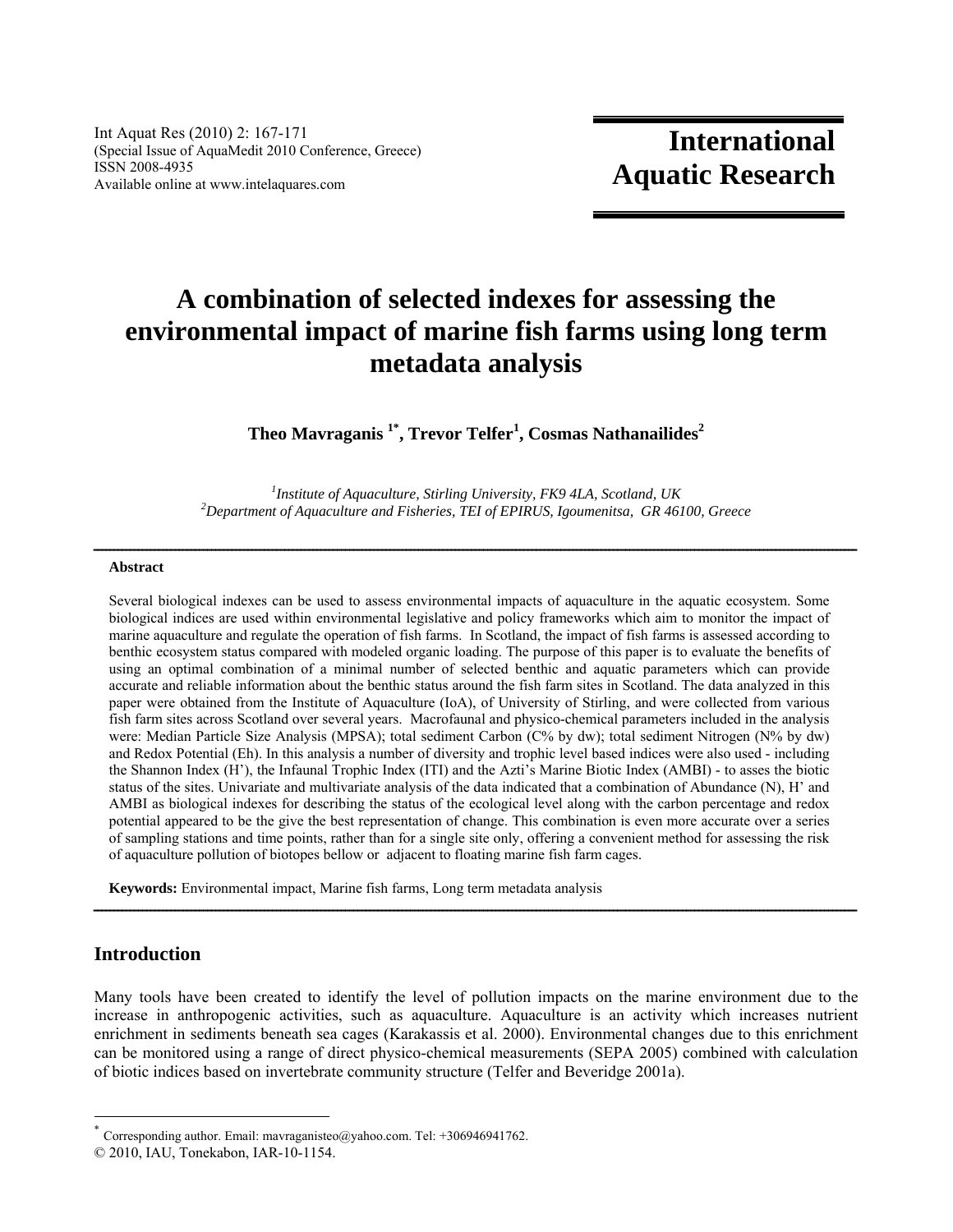A number of such indices are used including simple species richness, species/abundance diversity measures and trophic indices. These measurements are also used widely for defining environmental quality standards (EQSs) by environmental regulators and legislators. For example, the Scottish Environment Protection Agency (SEPA) has a requirement for the Infaunal Trophic Index (ITI) (Codling and Ashley 1992) to be included in annual or bi-annual monitoring assessments. AMBI is a popular numerical tool used in many industrial and research centres in order to monitor benthic ecological quality.

This is often used along with abundance (N), Shannon Index (H') and the chemical measurements, such as carbon, and nitrogen and redox potential (Lazaro et al. 2005). These indices are used to give information about the biotic community present at seabed sites and they particularly emphasise the trophic and distributions of species and their relative abundance, which can be used as an indication of environmental quality (Borja et al. 2000; Maurer et al. 1999).

This study aims to evaluate a combination of indexes and identify subsets of parameters that best describe environmental conditions and biological traits in marine salmon farming. The results are discussed in the context of improving the methodology for assessing the environmental conditions in marine aquaculture sites.

#### **Materials and methods**

The data used in the present paper were obtained from the Institute of Aquaculture (IoA), University of Stirling and were collected from 309 sampling stations around Scottish marine cage fish farms in accordance to the SEPA policy of statutory regulatory environmental monitoring studies at marine fish farms. Medium Particle Size Analysis (MPSA), carbon percentage (C%), nitrogen percentage (N%) and redoxpotential (Eh) at each sampling stations were measured using standard methods (SEPA 2005). Macrofauna were sampled using a standard size grab sampler (Van Veen  $0.025 \text{ m}^2$ ) as five replicates for each stations and the species richness and abundance counts per unit area calculated after sorting by eye. Using the macrofauna data, the values of the following biological indicators was calculated:

- Number of individuals  $(N)$  in five replicates per station
- Number of species  $(S)$  in five replicates per station
- Infaunal Trophic Index (ITI)
- AZTI's MBI
- Simpsons Index (D)
- Brillouins Index (Hb)
- $\bullet$  Shannon Index (H')
- $\bullet$  Pielou Evenness (P)
- Heip Evenness (Eh)

ITI is a biotic index with a score between 0 and 100. In nutrient influenced conditions, such as estuaries, a value of 0 to 30 is considered highly disturbed, 30 to 60, moderately disturbed and 60 to 100, indicative of background (undisturbed) conditions (Word 1987; Codling and Ashley 1992). In the present work, in order to obtain comparable range of ITI values with the other biological indices, the ITI scores were altered by deducting 100 from all the ITI values and then multiplied by 0.07 (to approach the AMBI scaling correlation).

The AZTI Marine Biological Index (AMBI) (Borja et al. 2000; Borja and Muxika 2005) assigns a score on the basis of interactions and presence of species from different trophic levels. The score is directly related to good or poor quality environmental conditions (Borja et al. 2000; Borja and Muxika 2005). The Simpsons Index (D) is based on sample measurements that account for both richness and proportion (percent) of each species from a sample within an area. The index assumes that the proportion of individuals in an area indicate their contribution to overall diversity. If a sample has a high dominance value it is highly dominated by one species (Krebs 1992).

The Brillouin index (Hb) measures the diversity of a over a whole species population allowing for all of the data to be used rather than a statistical measure of probability of occurrence within a population (Pielou 1966; Krebs 1992). The Shannon Index (H') is based on the proportional abundance of the species present in an ecosystem. This diversity index measures the order (or disorder) observed within a particular system according to the number of individuals observed for each subspecies in a sample plot (Pielou 1966; Krebs 1992). The Pielou Evenness index (P) is based on the ratio of the Shannon Index of diversity/ species richness. Pielou Evenness index provides an estimation of the the evenness of distribution in different areas. Heip's Evenness  $(E^h)$  is a measure of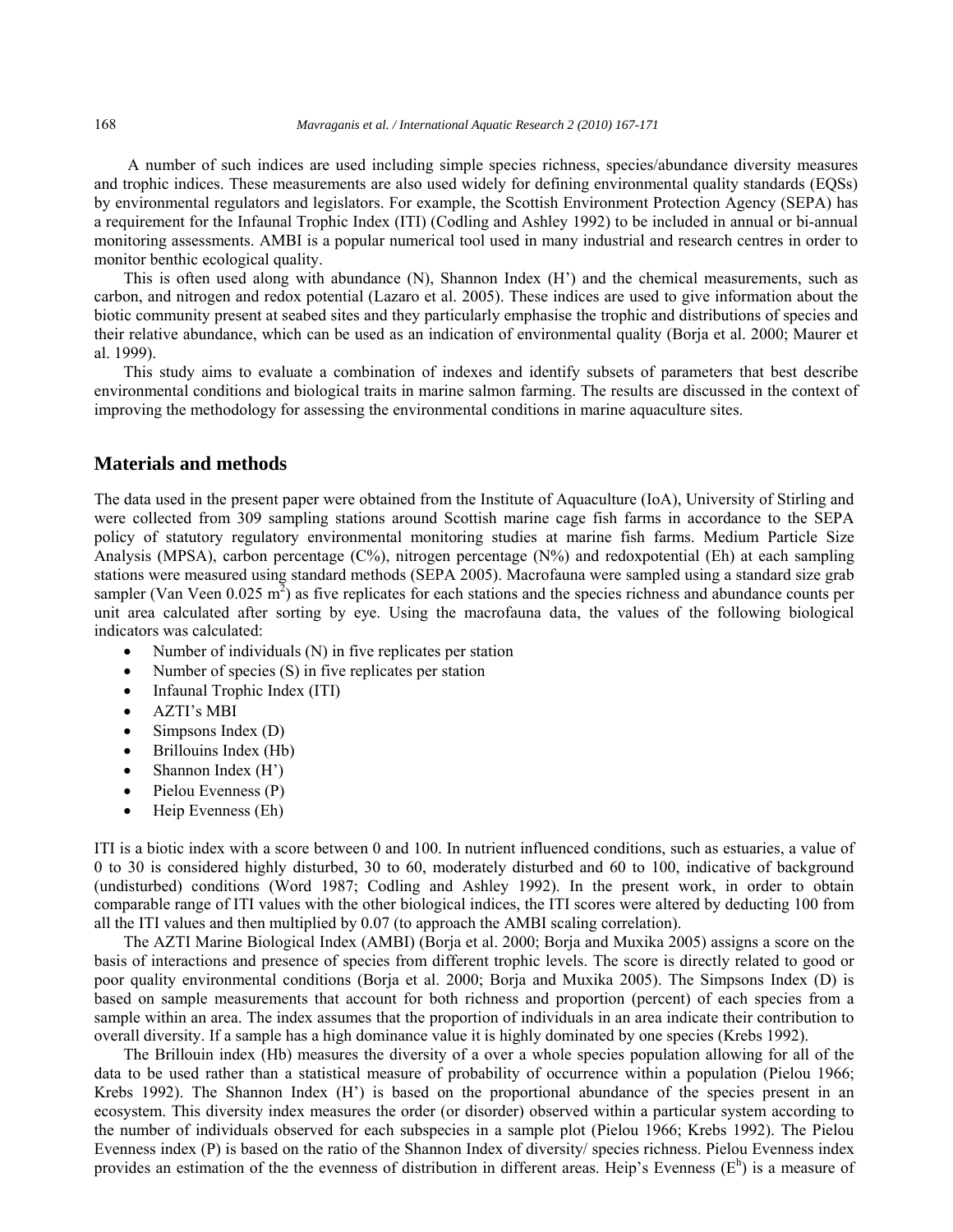how similar the abundances of different species are. When there are similar proportions of all subspecies then evenness is one, but when the abundances are very dissimilar (some rare and some common species) then the value increases (Heip 1974).

The biological indices and the water chemistry data were used for a Hierarchical cluster analysis, and the similarity between two sites was estimated according to the Euclidean distance. The Euclidean distance provides a good index of the similarity between two samples, sites with the highest similarity are characterized by the shortest distance between them (Howard 1991).

# **Results and discussion**

Biological indices and the chemical data are presented in Tables 1 and 2, respectively. Both categories of indices (chemical and biological) exhibited wide variability between sampling stations. This variability is commonly observed in aquaculture sites and is partially a result of a variability in a range of parameters including the distance from the source of pollution (i.e. the fish cage) and a seasonal range of currents and water exchange (Borja et al. 2009).

Table 1. Average values (+/- SD) and range of the biological indexes

| Index                 | Average (SD) | Range         |
|-----------------------|--------------|---------------|
| ITI                   | 4.13(1.20)   | $0.91 - 6.99$ |
| <b>AMBI</b>           | 2.53(1.41)   | 1-6           |
| Simpsons Index $(D)$  | 0.72(0.23)   | $0.03 - 1.00$ |
| Brillouins Index (Hb) | 1.34(0.50)   | $0.08 - 2.24$ |
| Shannon Index $(H')$  | 10.32        | 2.00-24.00    |
| Pielou Evenness (P)   | 0.74(0.22)   | $0.06 - 1.00$ |
| Heip Evenness (Eh)    | 0.57(0.25)   | $0.02 - 1.00$ |

ITI was the index which exhibited the highest range of values, conversely AMBI exhibited a lower range and was therefore selected to be used for further data analysis. The correlation between the different parameters is presented in Tables 3 and 4. Carbon and Nitrogen % correlated with Redox Potential, whereas Median Partical Size Diameter did not correlated with any of the other parameters.

There was a good correlation between the biological indices, the exception being between N with Hb and H' and between the S and P. A further analysis revealed that Hs and Hb correlated with AMBI and ITI, whereas P and Hs were highly correlated. For this reason Hs was chosen for further analysis as it can account for both Pielou evenness and equitability of the species.

| Table 2. Average values ( ) = SD) and failge of the enclinear parameters<br>Parameter | Average (SD)    | Range       |  |  |
|---------------------------------------------------------------------------------------|-----------------|-------------|--|--|
| Median Particle Size                                                                  | 385.84 (419.92) | 82 - 3533   |  |  |
| Carbon $\%$                                                                           | 4.88(2.93)      | $0 - 10.57$ |  |  |
| Nitrogen $%$                                                                          | 0.16(0.18)      | $0 - 1.17$  |  |  |
| Redox Potential                                                                       | 304.80 (113.10) | $0 - 540$   |  |  |

Table 2. Average values  $(+/- SD)$  and range of the chemical parameters

Interestingly, the results indicate that among the other biological indices, ITI, AMBI, and H' were good indicators of benthic status, but the Shannon and AMBI indices were highlighted on the basis of how accurately they described the status of the disturbance.

The stations with clearly non-degraded environmental conditions could be easily discriminated according to the chemical and biological index analysis, nevertheless a good correlation of the biological indices with the chemical parameters was exhibited between the benthic indices and carbon and oxygen. This is due to the fact that presence of both carbon and oxygen in the benthic environment are required for high species richness, equitability and diversity. Further analysis of the data was required to evaluate the relative significance of each parameter in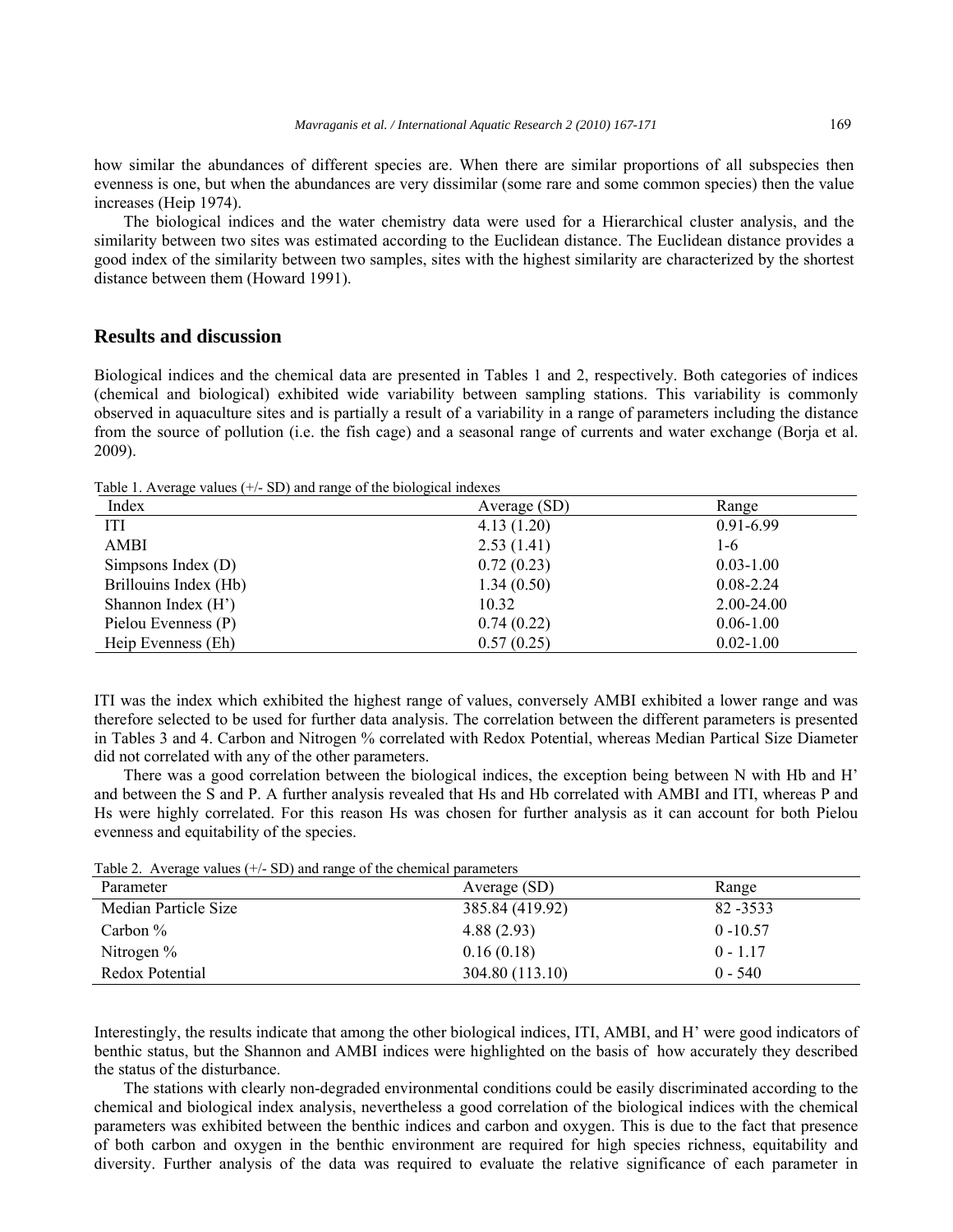providing accurate information on the environmental status of aquaculture sites. These analytic methods may include multivariate analysis using ordination by non-metric multi-dimensional scaling (MDS) as Cheng et al. (2004) suggested.

|               | C           |         | N           |         | Median particle size |         |  |
|---------------|-------------|---------|-------------|---------|----------------------|---------|--|
|               | Correlation | P-value | Correlation | P-value | Correlation          | P-value |  |
| Redox         | $-0.317$    | < 0.01  | $-0.322$    | < 0.01  | 0.164                | 0.090   |  |
| $\mathcal{C}$ |             |         | 0.585       | < 0.01  | $-0.079$             | 0.395   |  |
| N             |             |         |             |         | $-0.094$             | 0.312   |  |

Table 3. Pearson product moment correlation between chemical parameters

Table 4. Pearson product moment correlation between the biological indexes of benthic status. An asterisk indicates a highly significant correlation  $(P < 0.01)$ 

|    | S           |         | D        |        | Hb                              |        | Hs                                      |        | P        |                |
|----|-------------|---------|----------|--------|---------------------------------|--------|-----------------------------------------|--------|----------|----------------|
|    | Correlation | P-value |          |        | Correlation P-value Correlation |        | P-value Correlation P-value Correlation |        |          | $P -$<br>value |
| N  | 0.475       | $\ast$  | $-0.459$ | $\ast$ | 0.026                           | 0.077  | $-0.15$                                 | 0.103  | $-0.698$ | $\ast$         |
| S  |             |         | 0.354    | $\ast$ | 0.751                           | $\ast$ | 0.675                                   | $\ast$ | $-0.513$ | 0.579          |
| D  |             |         |          |        | 0.76                            | $\ast$ | 0.874                                   | $\ast$ | 0.87     | $\ast$         |
| Hb |             |         |          |        |                                 |        | 0.967                                   | $\ast$ | 0.462    | $\ast$         |
| Η  |             |         |          |        |                                 |        |                                         |        | 0.601    | $\ast$         |

The use of a combination of benthic indices has the potential to reduce the error (Van Dolah et al. 1999), contrary to using a single index, and thus it can more accurately reflect the range of benthic ecological conditions.

In conclusion, the results indicate that a combination of two chemical parameters: the Redox Potential and C% with AMBI or H' would accurately predict the level of disturbance of benthic ecosystems around the aquaculture sites.

# **Acknowledgements**

T. Mavraganis was financially supported by the State Scholarship Foundation of Greece (IKY).

### **References**

- Borja A, Franco J, Perez V. 2000. A marine Biotic Index to establish the ecological quality of soft-bottom benthos within European estuarine and coastal environments. Mar Poll Bull 40(12): 1100-1114.
- Borja A, Muxika I. 2005. Guidelines for the use of AMBI (AZTI's marine biotic index) in the assessment of the benthic ecological quality. Mar Poll Bull 50: 787-789.
- Borja Á, Rodríguez JG, Black K, Bodoy A, Emblow C, Fernandes TF, Forte J, Karakassis I, Muxika I, Nickell TD, Papageorgiou N, Pranovi F, Sevastou K, Tomassetti P, Angel D. 2009. Assessing the suitability of a range of benthic indices in the evaluation of environmental impact of fin and shellfish aquaculture located in sites across Europe. Aquaculture 293(3-4): 231-240.

Cheng C. 2004. Statistical approaches on discriminating spatial variation of species diversity. Botan Bull Acad Sin 45: 339-346.